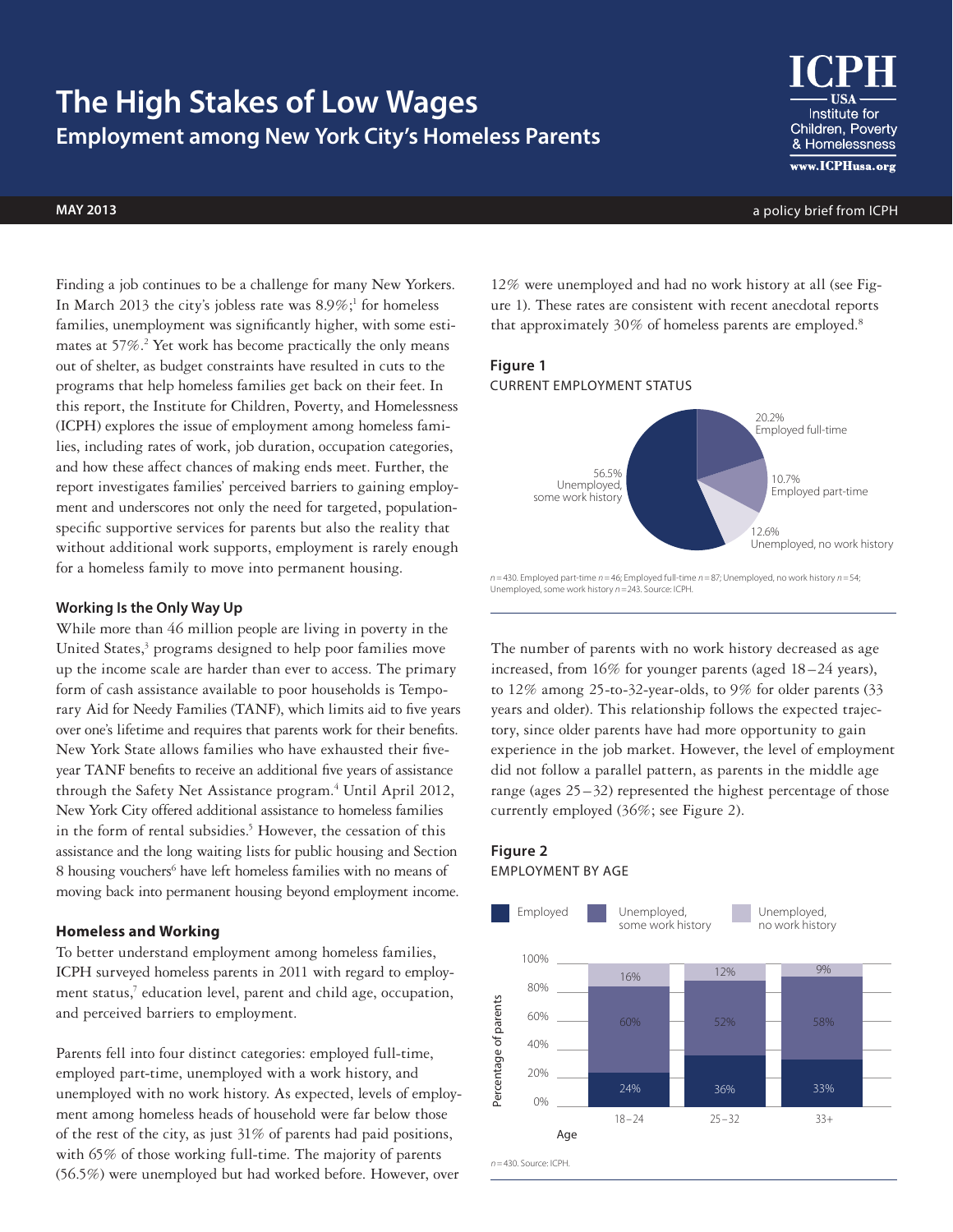Age is pertinent to employment also because younger parents are more likely to have young children. As children under five are not yet in school, parents may choose to stay out of the workforce if they do not have alternative child-care arrangements that are affordable, accessible, and adequate.<sup>9</sup> Ninety-one percent of young parents (18–24) had at least one child younger than five, while only 34% of older parents had a child under five (see Figure 3).

## **Figure 3**



Presence of children under 5 by head of household age

Despite this, the high rate of unemployment among older parents (67%; see Figure 2) suggests that factors besides parental caregiving responsibilities influenced employment decisions. This supports the contention that getting parents back to work is a complex undertaking that must address multiple concerns including, but not limited to, child care.

Social, emotional, and/or physical trauma also influences decisions about work. Research indicates that two-thirds of homeless mothers in the United States have a history of domestic violence; in addition, homeless mothers are three times as likely as low-income but stably housed women to suffer post-traumatic stress and twice as likely to be drug- or alcohol-dependent.<sup>10</sup> Faced with the stresses of homelessness, 50% of mothers also report bouts of depression.<sup>11</sup> Viewed in this light, an employment rate of 30% begins to make more sense.

In addition to parent age and trauma history, education levels provide insight into low employment rates. Higher levels of educational attainment were associated with employment among sampled parents. While one in four (26%) of those with less than a high school diploma were working, the number rose to one in three (34%) for those with a high school diploma and increased to 38% for parents with higher levels of education. Parents with more than a high school diploma are 31% more likely to be employed. This points to the importance of continuing efforts to promote high school completion and GED attainment. Education level also factored into the likelihood that a parent would have some past work experience; the percentage of heads of household without any work experience went from 17% among non–high school graduates to 4% for those with more than a high school diploma or GED. Education level did not, however, greatly influence levels of unemployment, which were steady between 56% and 58% for all three groups among those with work experience (see Figure 4). Again, this reinforces the view that employment services should be targeted to the specific needs and situations of different groups.

## **Figure 4**

#### Employment status by education level



*n =*426. Source: ICPH.

| . .<br>v<br>× | ۹ |
|---------------|---|
|---------------|---|

| <b>EMPLOYMENT BY OCCUPATION</b>                |                              |                                                     |                                                      |                          |                                            |                                |                      |                  |  |  |
|------------------------------------------------|------------------------------|-----------------------------------------------------|------------------------------------------------------|--------------------------|--------------------------------------------|--------------------------------|----------------------|------------------|--|--|
|                                                | Food<br>services<br>$(n=27)$ | Health/child care/<br>personal services<br>$(n=87)$ | Security/<br>maintenance/<br>janitorial ( $n = 50$ ) | Retail/sales<br>$(n=75)$ | Administrative/<br>office work<br>$(n=54)$ | Outdoor/<br>manual<br>$(n=37)$ | Education<br>$(n=6)$ | Other<br>$(n=2)$ |  |  |
| Employed $(n=124)$                             | 6.5%                         | 25.0%                                               | 19.4%                                                | 21.0%                    | 15.3%                                      | 9.7%                           | 1.6%                 | 1.6%             |  |  |
| Unemployed, some work<br>history ( $n = 214$ ) | 8.9%                         | 26.2%                                               | 12.1%                                                | 22.9%                    | 16.4%                                      | 11.7%                          | 1.9%                 | 0.0%             |  |  |
| Total $(n=338)$                                | 8.0%                         | 25.7%                                               | 14.8%                                                | 22.2%                    | 16.0%                                      | 10.9%                          | 1.8%                 | 0.6%             |  |  |

Note: Percentages do not total 100 due to rounding. Source: ICPH.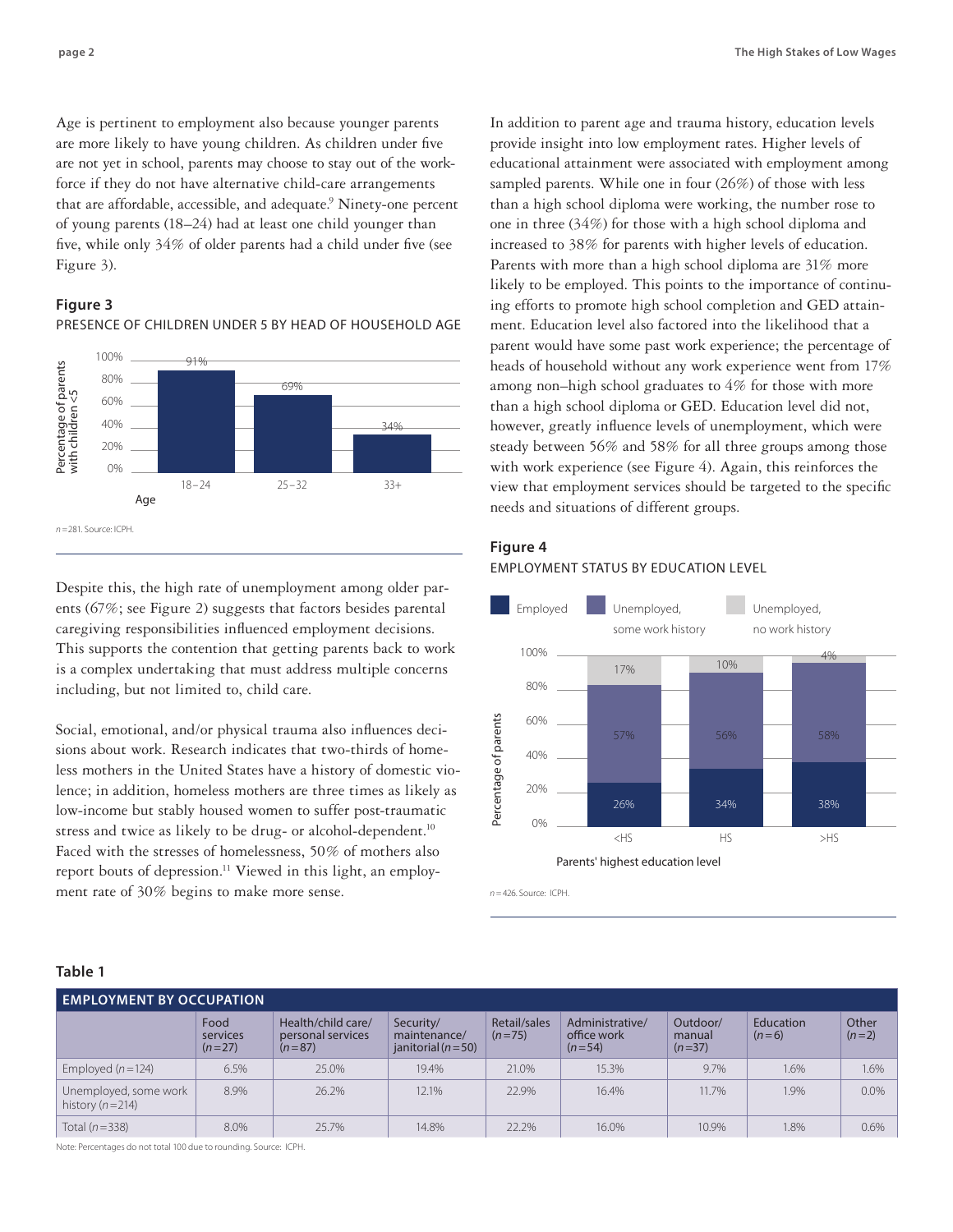### **The Limitations of Work**

While having a job is a step in the right direction, it does not always ensure that a family can make ends meet. The vast majority of homeless parents currently work or recently worked in low-wage jobs. The category in which the greatest number of heads of household had worked was health, child care, and personal services (26%), which includes the jobs of home-health aides, child-care workers, and beauticians (see Table 1). An additional 21% of employed and nearly 23% of unemployed parents worked or had worked in retail or sales, and 16% performed or had experience doing administrative or office work.

While the average hourly wage in New York State for these occupations is well above the minimum wage of \$7.25 per hour (\$11.05 for home-health aides,<sup>12</sup> \$13 for retail workers,<sup>13</sup> and  $$14.05$  for administrative office workers),<sup>14</sup> these rates do not provide an annual income above the New York City poverty threshold for full-time workers<sup>15</sup> (see Figure 5). In addition, many homeless breadwinners may not make the mean wage or work full-time. Also problematic is that these jobs are often the most inflexible, with parents penalized for taking time off to care for sick children, forcing some families to choose between caregiving responsibilities and employment.16 Recently passed

#### **Figure 5**

## Annual Median Income in three OCCUPATIONS with highest levels of employment among homeless heads of household



Both poverty thresholds are for a family of two adults and two children.

Sources: U.S. Department of Labor, Bureau of Labor Statistics, *Occupational Employment Statistics;* U.S. Department of Labor, Bureau of Labor Statistics, *Economic News Release, Occupational Employment and Wages Summary, Tuesday March 27th, 2012;* U.S. Department of Labor, Bureau of Labor Statistics, *Occupational Outlook Handbook, General Office Clerks;* U.S. Census Bureau, *Current Population Survey (CPS) Annual Social and Economic Supplement (ASEC),* 2012; New York City Center for Economic Opportunity, *The CEO Poverty Measure 2005 –2010,* April 2012.

legislation mandating sick leave in New York City will hopefully aid parents who are juggling family and work needs.

Even at the average wage for these jobs, affording New York City's median rent for a two-bedroom apartment with utilities at a cost of over  $$1,400$  per month is a stretch.<sup>17</sup> A family would need to earn over \$56,000 for a two-bedroom apartment to be considered affordable at 30% of their income. The low wages pervasive in the occupations of most homeless parents cause many families to live on the border of self-sufficiency and dependence. Unless parents are able to obtain better-paying jobs, this is unlikely to change.

#### **Barriers to Employment**

Neither parent age, trauma history, education, nor the presence of young children can fully explain the low levels of employment among homeless heads of household. Non-working parents (including those without a work history) reported seven major barriers to employment (see Figure 6): 32% highlighted a lack of skills, experience, or adequate education, 28% a lack of jobs, and 13% a lack of child care. Addressing these three barriers would help almost 75% of homeless heads of household to overcome their single greatest perceived obstacle to employment.

# **Figure 6** BARRIERS TO EMPLOYMENT